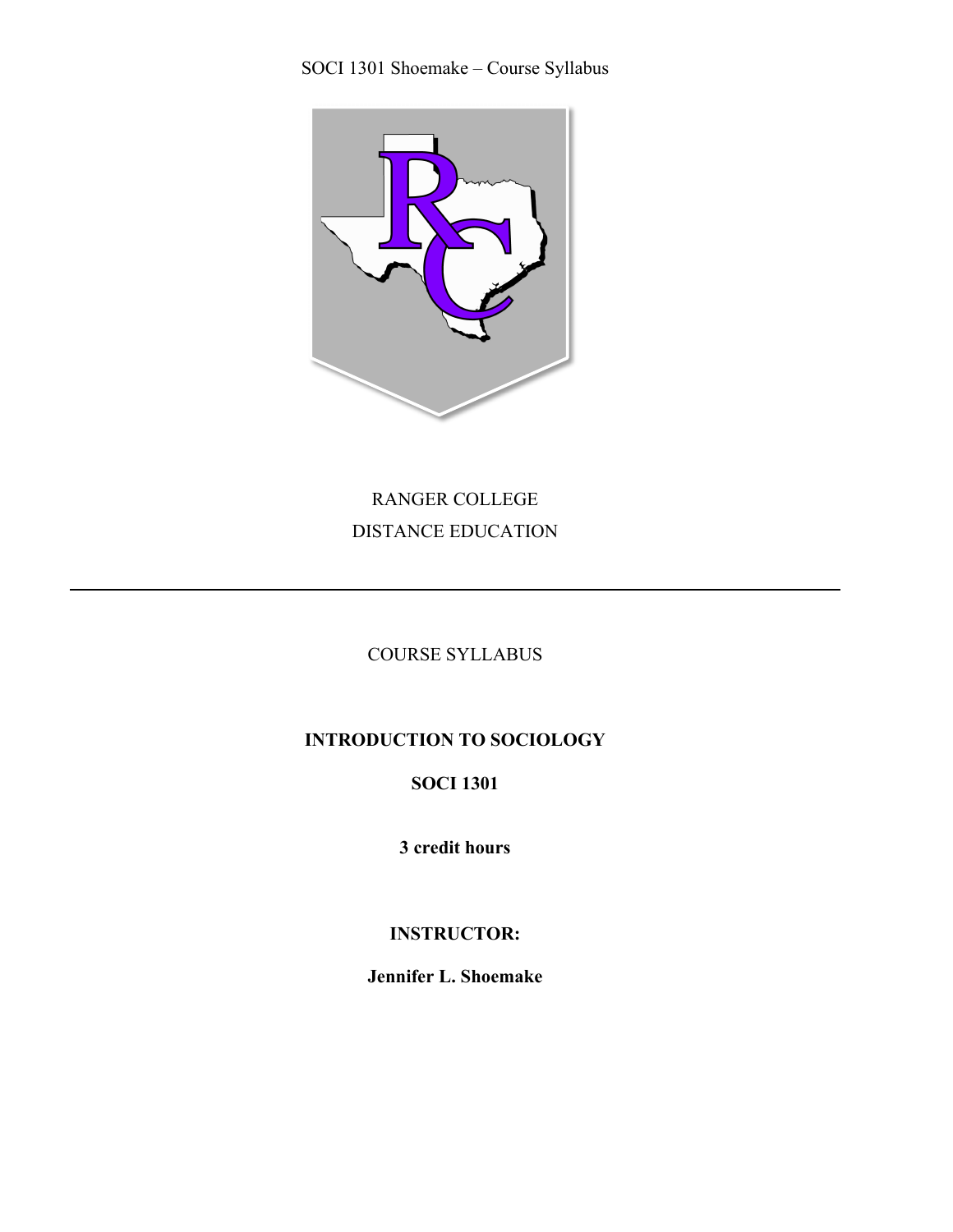| <b>INSTRUCTOR:</b> | Jennifer L. Shoemake               |
|--------------------|------------------------------------|
| EMAIL:             | $jsho$ emake $@$ rangercollege.edu |
| <b>OFFICE:</b>     | Online Instructor                  |

#### **I. Texas Core Curriculum Statement of Purpose**

Through the Texas Core Curriculum, students will gain a foundation of knowledge of human cultures and the physical and natural world, develop principles of personal and social responsibility for living in a diverse world, and advance intellectual and practical skills that are essential for all learning.

#### **II. Course Description**

Introduction to Sociology will involve the study of the basic elements of human society; human behavior, culture, personality, social groups, social institutions; the social processes as a product of group and community organization.

#### **III. Required Background or Prerequisite**

Passing score on THEA reading section or equivalent alternate test.

### **IV. Required Textbook and Course Materials**

Macionis, John J., *Society, The Basics*. 15th Ed. 2017. Prentice Hall. ISBN: 0135193400

#### **V. Course Purpose**

Introduction to Sociology provides a broad overview of issues that many sociologists—not to mention the general public—find fascinating. These include, for example, social inequality, political corruption, crime, deviance, and racism, among others. You will examine the underlying causes of these things. In addition, you will articulate the handling and resolving some of these issues as a society. Real world applications are essential.

#### **VI. Learning Outcomes**

- Define sociology; outline the growth of sociology as a science over the last 200 years.
- Understand that the Sociological Perspective may be described as, "seeing the general in the particular".
- Realize that the sociological investigation involves the human condition, and as such, cannot ever be considered an "exact science".
- Understand that culture is more than language, religion, and material objects; it is also a way of thinking and acting.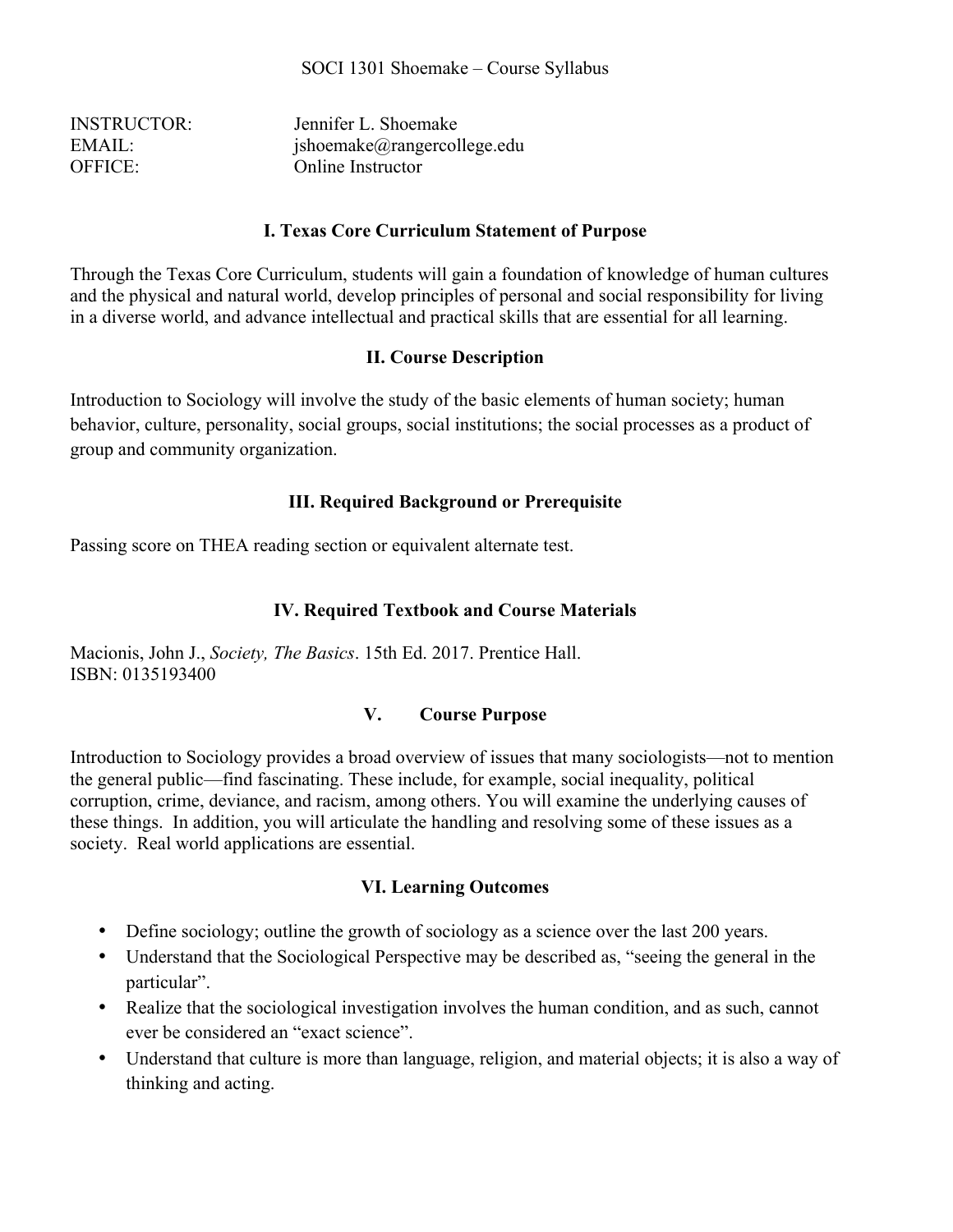- Realize that after the sexual revolution of the 1960's and 1970's; along with the increasing technologies that have led to huge advancements in communications, sexuality has been placed on a pedestal among many in our nation and others alike.
- Take into consideration that while deviance might be described as the violation of society's norms, we are a multicultural nation, and as such; it is sometimes difficult to determine when that line has been crossed when dealing with such diverse groupings.
- Understand that social inequality and stratification involves more than just the economic; it also includes divisions according to race, gender, disability, age and social class.
- Realize that of all of the social institutions, the economy has the greatest influence on the others, namely, the family, government, religion, education and health care.
- Understand that social change is an ongoing process, that it is not always intended or welcomed, and that some changes are more important than others.
- Realize that sociological research is often driven by theory, or through deductive reasoning, while at other times theory is generated during or as the result of the research process itself, or through inductive reasoning.

## **VII. Core Objectives**

This course meets the following of the six Core Objectives established by Texas:

- **Critical Thinking Skills (CT)** Creative thinking, innovation, inquiry, and analysis; evaluation and synthesis of information
- **Communication Skills (COM)** effective development, interpretation and expression of ideas through written, oral, and visual communication
- **Empirical and Quantitative Skills (EQS)** The manipulation and analysis of numerical data or observable facts resulting in informed conclusions
- **Teamwork (TW)** The ability to consider different points of view and to work effectively with others to support a shared purpose or goal
- **Social Responsibility (SR)** Intercultural competence, knowledge of civic responsibility, and the ability to engage effectively in regional, national, and global communities
- **Personal Responsibility (PR)** The ability to connect choices, actions, and consequences to ethical decision-making.

## **VIII. Methods of Instruction**

This is an online lecture course. All tests and assignments can be completed from remote sites. The Blackboard software system houses all aspects of the course.

The following computer and technology skills are required for this course:

- Ability to use devices to communicate with other systems to access data, upload, download
- Ability to use e-mail to create, send, respond, use attachment
- Ability to use presentation graphics such as PowerPoint to create slides, displays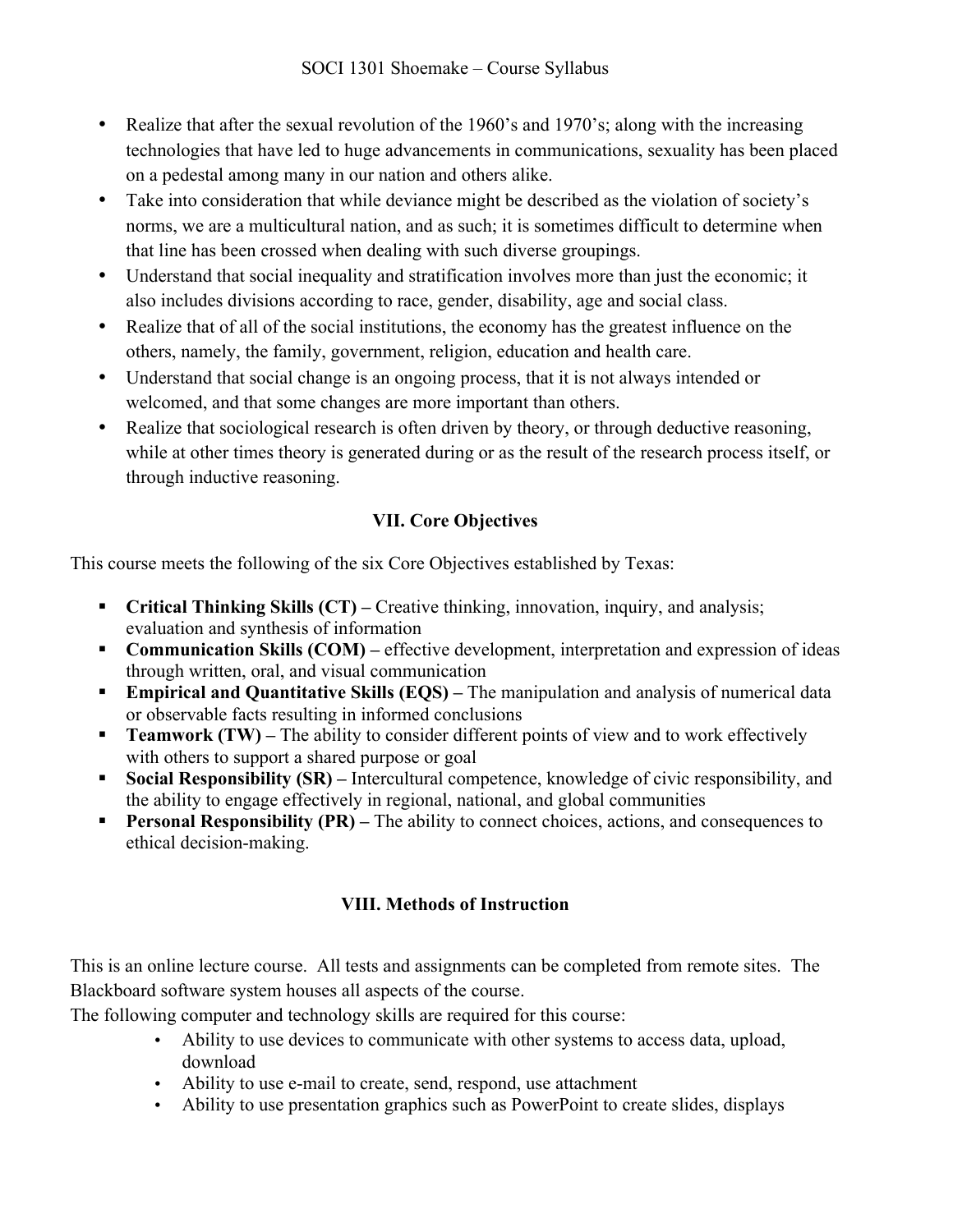• Ability to use word processing

• Ability to navigate systems such as Blackboard and the Internet The following are technological requirements for this course:

- Microsoft Office Word and Power Point (97-2003 or 2007)
- High Speed Internet Connection

Once you log in to our course on Blackboard, please take a look at the tabs on the left hand side of the page. The tabs that we will use the most will be the Content, Information and Discussion tabs. These tabs are how you will access your weekly assignments, post to the Discussion Board, and complete examinations. If you have any questions at any time during the course, please feel free to e-mail me at any time.

### **IX. Methods of Assessment**

Final Grade Scale:  $A = 90-100\%$  B = 80-89 C = 70-79 D = 60-69 F = Below 60

The final grade will be based on the following weights:

• **Chapter examinations (3)***: 25%* 

There are four examinations composed of multiple-choice questions. Each test will have 50 questions (worth 2 points per question).

## • **Final Examination: 25%**

The final examination is a proctored examination taken at a Ranger College testing site. This exam is not comprehensive.

• **Reflection Paper/Writing Assignment: 25%** 

Each student will be required to complete one reflection paper worth 100 points. The paper topics will be taken from the covered material, and each student will have much of the semester to prepare for this assignment. (See the end of the syllabus for details.)

## • **Message Board Responses: 25%**

Along with each chapter's notes, I will post chapter discussion topics on our course discussion board. The only criteria for message board responses is that they be 1) relevant to the topic at hand, 2) free of any profanity or vulgar vocabulary, and 3) at least 4 sentences in length. The purpose of this is for the instructor to evaluate your knowledge and personal feelings toward the selected topics. Message topics will be posted, and it is the student's responsibility to monitor the message board at all times. Because this a course conducted entirely online, this is will also serve as our participation grade, and it is imperative that you pay attention to Blackboard, and stay on top of our course.

## **Discussion Board Grading Rubric**

Received: The discussion was submitted no later than the due date, or late submission arrangements were made with instructor.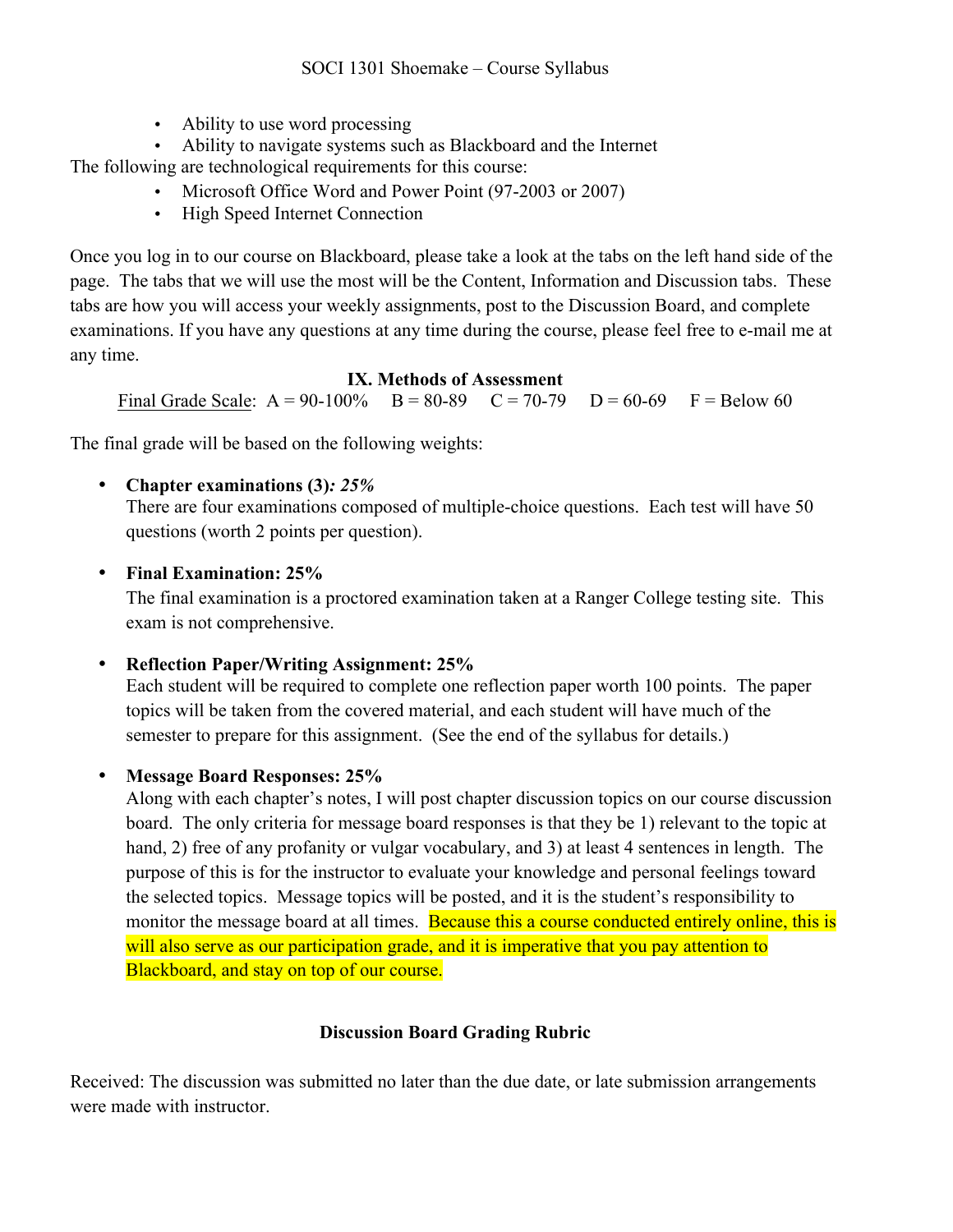20 points

Social Relevance: The writer's central purpose is applicable to discussion assignment, and a broad, macro-level of society is used in application.

20 points

Organization: The ideas are arranged logically to support the purpose or argument. They flow smoothly from one to another and are clearly linked to each other. Statements are clear and specific facts are linked together using examples.

20 points

Grammar, Spelling, Writing Mechanics (punctuation, italics, capitalization, etc.): The writing is free or almost free of errors. Document appears to have been proofread.

20 points

Use of References/Acceptable References/APA Format: Compelling evidence from professionally legitimate sources is given to support claims. References are used to support facts and are educational and valid. (No sources given from unsupported websites. Author's names, journal titles, page numbers, etc. should be provided.)

20 points

Discussion Grade: (100 possible)

## **X. Online Course Policies**

The following rules and guidelines about behavior are to be memorized, internalized, and strictly adhered to. Failure to do so will negatively impact your experience of this class, not to mention your grade.

- 1. **Turn in assignments on time.** Each of the tests and writing assignments give you seven days to complete the work. That should be an ample amount of time. To protect you against unexpected emergencies, **DO NOT WAIT UNTIL THE LAST DAY TO DO YOUR WORK.** By accepting this syllabus, you agree to accept a score of zero on any late work.
- 2. **Don't cheat.** Academic honesty is expected on all work. Students are expected to maintain complete honesty and integrity in their online experiences. Any student found guilty of any form of dishonesty in academic work is subject of disciplinary action. Any assignment reflecting cheating, plagiarism, or any other form of academic dishonesty will receive a grade of zero. A second instance will result in automatic failure of the class and a report being filed with Ranger College's Vice President of Instruction. The consequences of this report can be quite severe for your academic future. For more details, see the section of the Ranger College Catalog (available at www.rangercollege.edu/catalog.pdf), titled "Student Misconduct," subsection "Academic Dishonesty."
- 3. **Email:** I am happy to communicate with you by email and will do my best to respond within 24 hours during the week. In the subject line of any email that you send me, please indicate the content of the email. Then begin your message in the following manner:

Dear Mrs. Shoemake,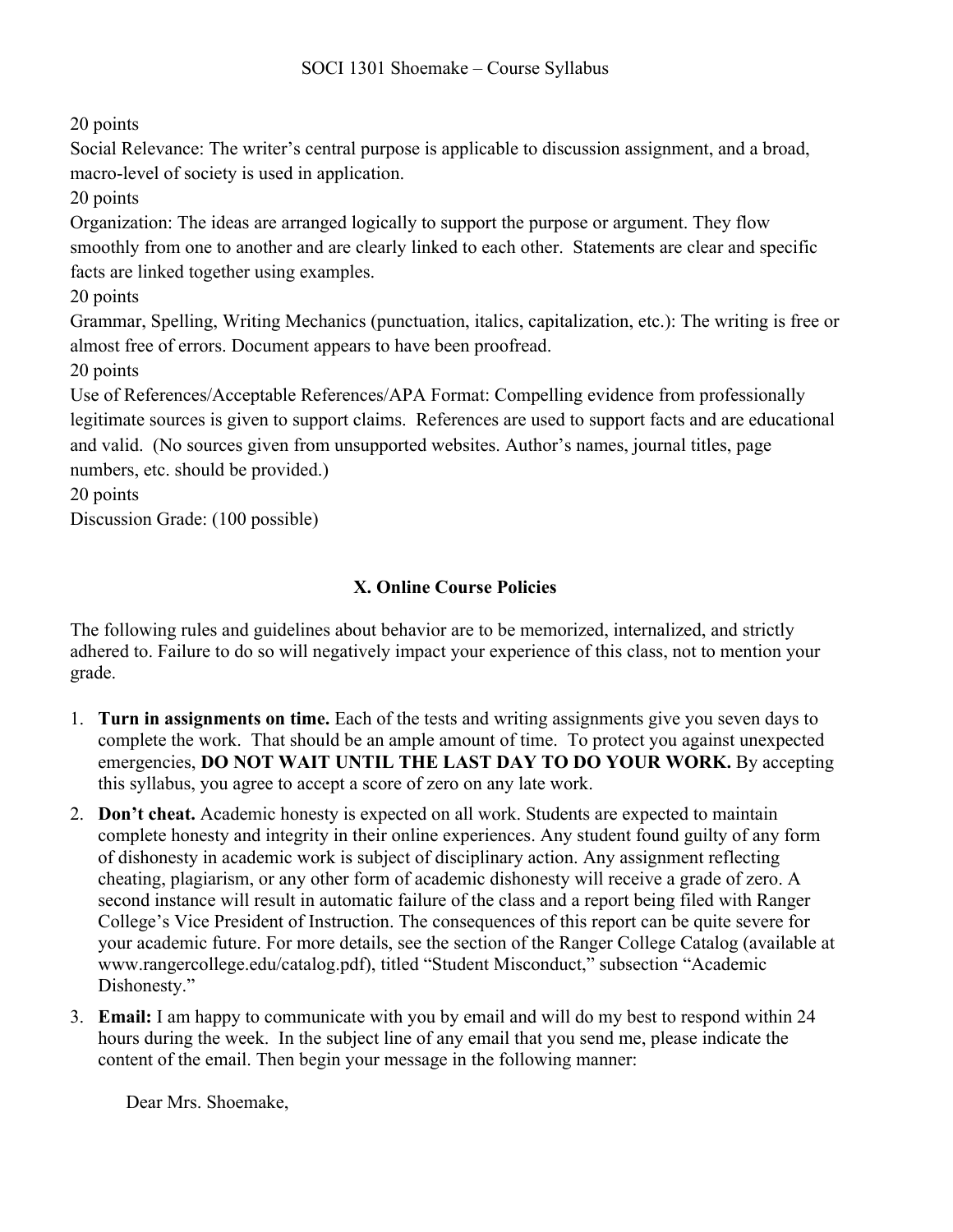My name is \_\_\_\_\_\_\_ and I am in your Introduction to Sociology course.

## **XI. Course Outline/Schedule TENTATIVE SCHEDULE Dates/Reading/Topic**

| Week 1  | Course Introductions/ CHAPTER 1: SOCIOLOGY: PERSPECTIVE,         |
|---------|------------------------------------------------------------------|
|         | THEORY, AND METHOD. (Core Objectives Covered: CT)                |
|         |                                                                  |
| Week 2  | Chapter 1 (Continued) Plagiarism Quiz, Chapter 1 Discussion Due. |
|         | (Core Objectives Covered: TW, PR, CT)                            |
| Week 3  | <b>CHAPTER 2: CULTURE; Chapter 2 Discussion Due.</b>             |
|         | (Core Objectives Covered: CT)                                    |
| Week 4  | CHAPTER 3: SOCIALIZATION: FROM INFANCY TO OLD AGE;               |
|         | <b>Chapter 3 Discussion Due.</b>                                 |
|         | (Core Objectives Covered: CT)                                    |
| Week 5  | <b>Exam 1</b> (Chapters 1-3, Worth 100 points)                   |
|         | (Core Objectives Covered: SR, CT)                                |
|         |                                                                  |
| Week 6  | CHAPTER 4: SOCIAL INTERACTION IN EVERYDAY LIFE;                  |
|         | <b>Chapter 4 Discussion Due.</b>                                 |
|         | (Core Objectives Covered: CT)                                    |
| Week 7  | <b>CHAPTER 5: GROUPS AND ORGANIZATIONS; Chapter 5</b>            |
|         | <b>Discussion Due.</b>                                           |
|         | (Core Objectives Covered: CT)                                    |
| Week 8  | CHAPTER 6: SEXUALITY AND SOCIETY; Chapter 6 Discussion           |
|         | Due.                                                             |
| Week 9  | (Core Objectives Covered: CT)                                    |
|         | Exam 2 (Chapters 4-6, Worth 100 points)                          |
|         | (Core Objectives Covered: SR, CT)                                |
| Week 10 | <b>CHAPTER 7: DEVIANCE; Chapter 7 Discussion Due.</b>            |
|         | (Core Objectives Covered: CT)                                    |
|         |                                                                  |
| Week 11 | <b>CHAPTER 8: SOCIAL STRATIFICATION; Chapter 8 Discussion</b>    |
|         | Due.                                                             |
|         | (Core Objectives Covered: CT)                                    |
| Week 12 | CHAPTER 9: GLOBAL STRATIFICATION; Chapter 9 Discussion           |
|         | Due.                                                             |
|         | (Core Objectives Covered: CT)                                    |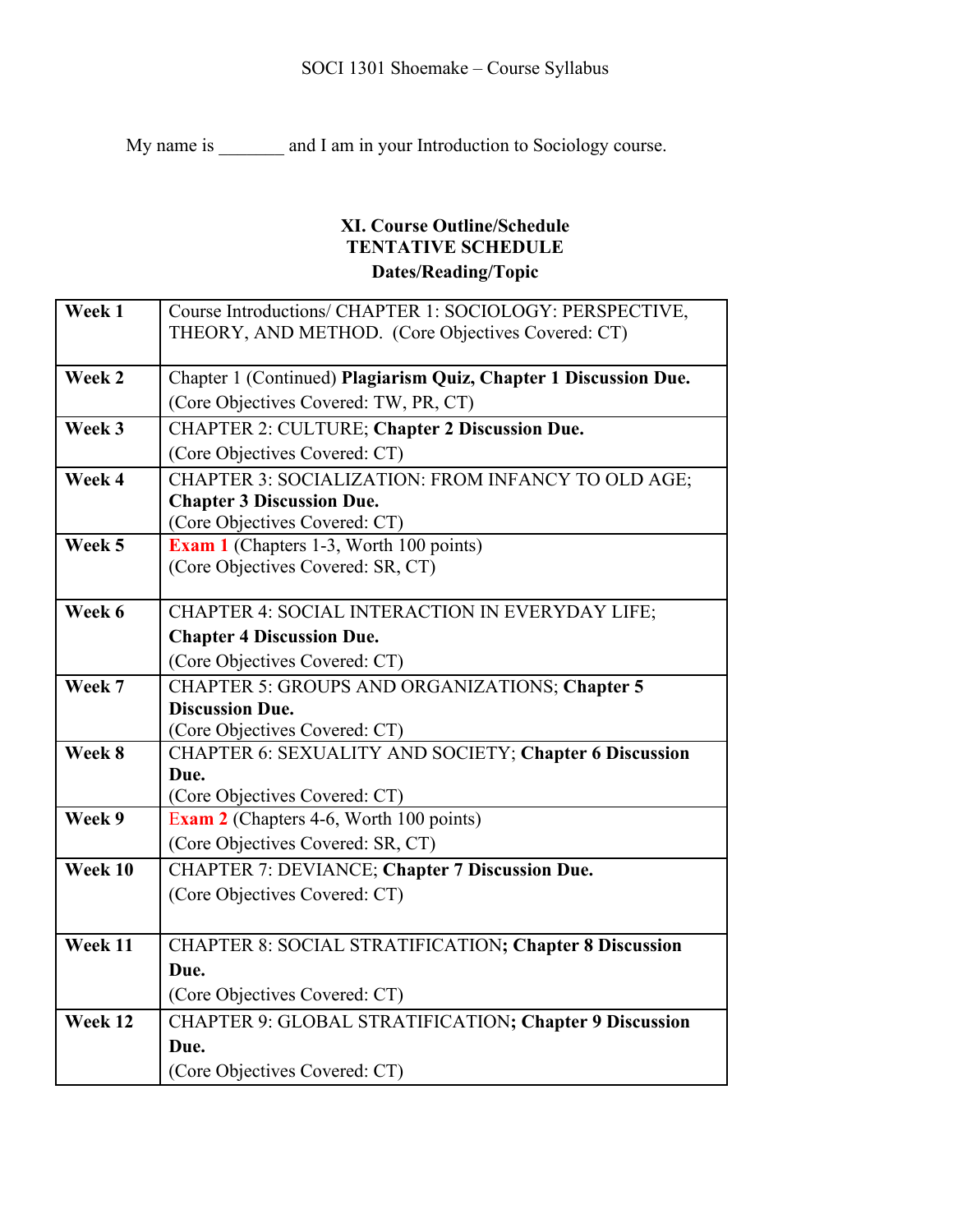| Week 13 | <b>Exam 3</b> (Chapters 7-9; Worth 100 points)                        |
|---------|-----------------------------------------------------------------------|
|         | (Core Objectives Covered: SR, CT)                                     |
| Week 14 | <b>CHAPTER 10: GENDER STRATIFICATION; Chapter 10 Discussion</b>       |
|         | Due.                                                                  |
|         | (Core Objectives Covered: CT)                                         |
| Week 15 | Research Papers Due (Via Attachment in Blackboard).                   |
|         | (Core Objectives Covered: EQS, CT)                                    |
| Week 16 | <b>CHAPTER 11: RACE AND ETHNICITY; No Discussion Due</b>              |
|         |                                                                       |
| Week 17 | Final Exam (Exam 4, {Chapters 10, 11 only},                           |
|         | Final to be taken in person at a RC testing site. More information to |
|         | follow.                                                               |
|         | (Core Objectives Covered: SR, PR, CT)                                 |

**\*This schedule is subject to change, and it is the student's responsibility aware of changes or additions to the course itinerary.**

#### **XII. Non-Discrimination Statement**

Admissions, employment, and program policies of Ranger College are nondiscriminatory in regard to race, creed, color, sex, age, disability, and national origin.

#### **XIII. ADA Statement**

Ranger College provides a variety of services for students with learning and/or physical disabilities. Students are responsible for making initial contact with the Ranger College Counselor, Gabe Lewis (glewis@rangercollege.edu). It is advisable to make this contact before or immediately after the semester begins.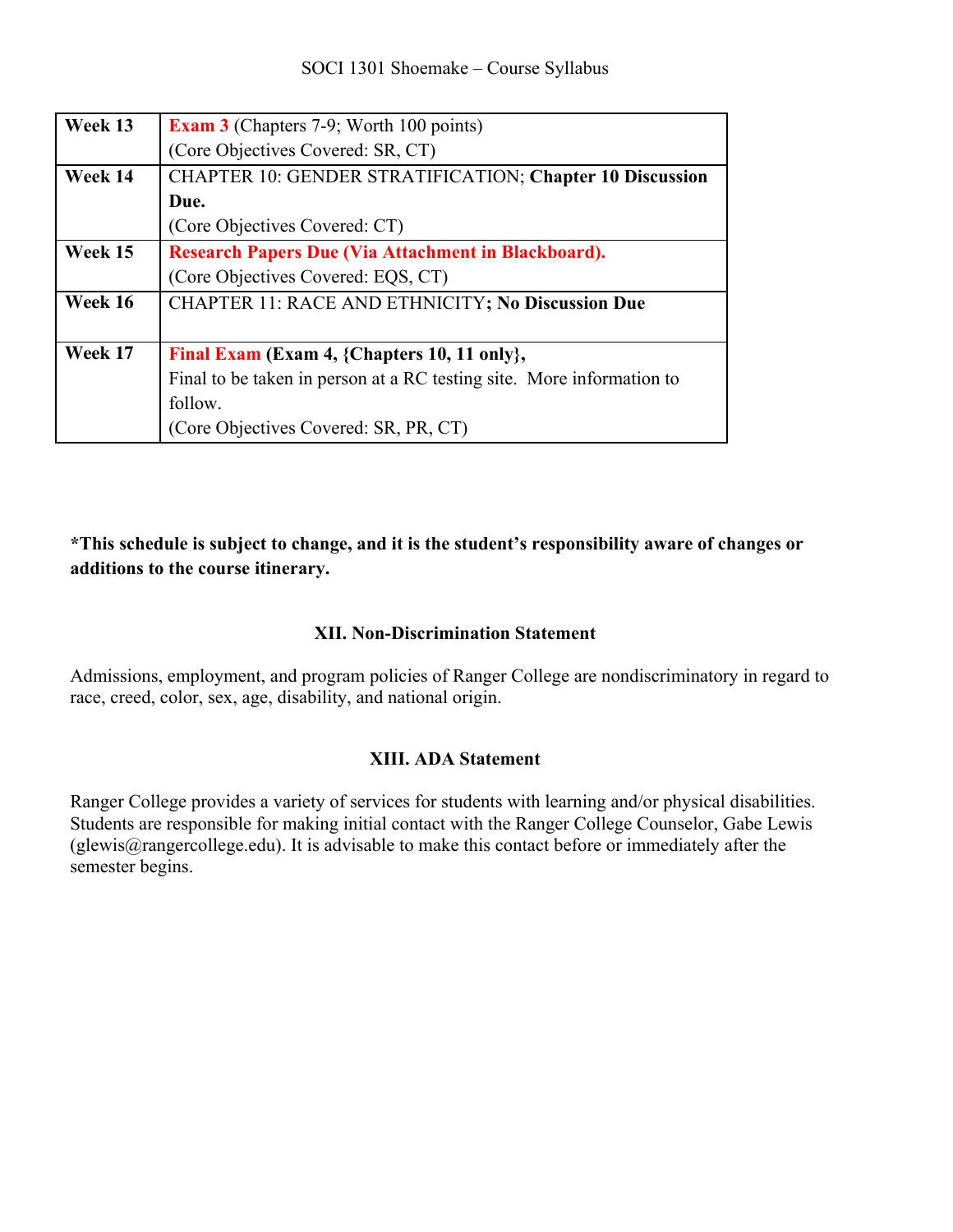#### **Sociology 1301 Research Paper Topics**

The textbook covers many topics and issues in today's society that would make great subjects. We will discuss countless social topics in class as well. Choose one social issue (i.e. an issue or problem that affects large groups of people. Example: poverty), and describe the issue at length. Discuss why the topic is interesting to you, and indicate the way and extent to which it affects people. Be specific in your examples and descriptions. Include in your paper information gathered from other research that has been done on the particular subject. What did these researchers find, and what are their theories regarding the issue at hand?

Papers are to be no less than 3 pages in content, and should include a cover page and reference sheet. Please give your paper a title, and include page numbers in the upper right hand corner of each page. The paper should be in standard APA format. Please contact me if you have any questions regarding this paper format. Papers will be graded by content, overall comprehension, and format.

If, along the way, you encounter any issues or problems, please do not hesitate to contact me. I am willing to help you in any way that I can!

## **Research Paper Criteria & Rubric**

Received: The paper was received in class no later than the due date. 1 2 3 4 5 6 7 8 9 10 Social Relevance: The writer's central purpose is applicable to paper assignment. 1 2 3 4 5 6 7 8 9 10 Organization: The ideas are arranged logically to support the purpose or argument. They flow smoothly from one to another and are clearly linked to each other. 1 2 3 4 5 6 7 8 9 10 Grammar, Spelling, Writing Mechanics (punctuation, italics, capitalization, etc.): The writing is free or almost free of errors. 1 2 3 4 5 6 7 8 9 10 Length: Paper is the number of pages specified in the assignment. 1 2 3 4 5 6 7 8 9 10 Use of References: Compelling evidence from professionally legitimate sources is given to support claims. Attribution is clear and fairly represented. 1 2 3 4 5 6 7 8 9 10 Acceptable References: References used are educational and valid. (No sources given from unsupported websites. Author's names, journal titles, page numbers, etc. should be provided.) 1 2 3 4 5 6 7 8 9 10 APA: APA format is used accurately and consistently in the paper and on the "Works Cited" page. 1 2 3 4 5 6 7 8 9 10 Appropriate for Audience: Paper is logical; Can be read and understood by reader's with no Sociological experience. 1 2 3 4 5 6 7 8 9 10 Overall Quality: Paper (overall) is interesting and informational to the reader. 1 2 3 4 5 6 7 8 9 10 Paper Grade: (100 points)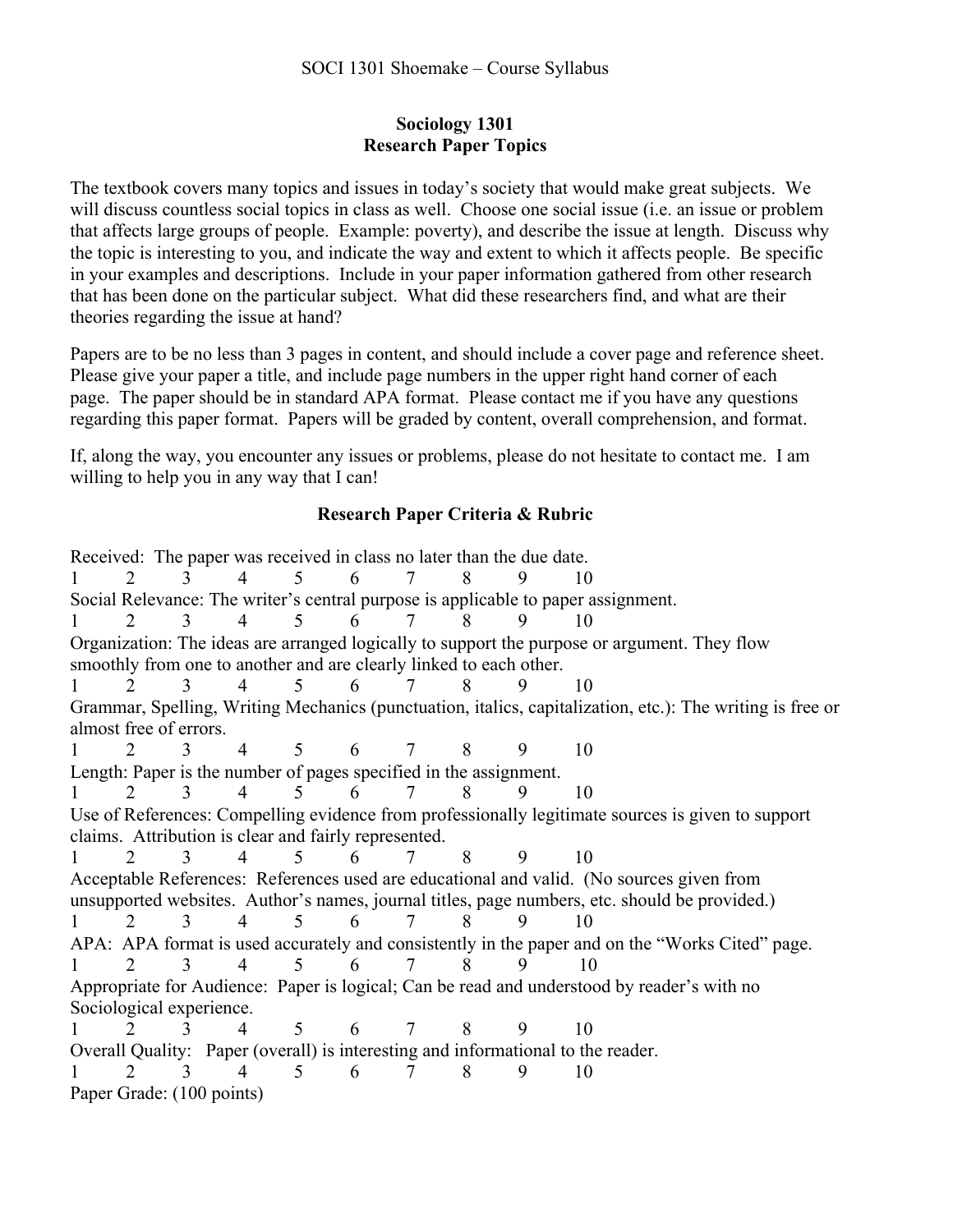# **Please see the APA Research Paper below for guidelines (Research Paper Example: For Student Review Only)**

Last Name 1

Paper Title Name SOC 1301 Mrs. Shoemake Ranger College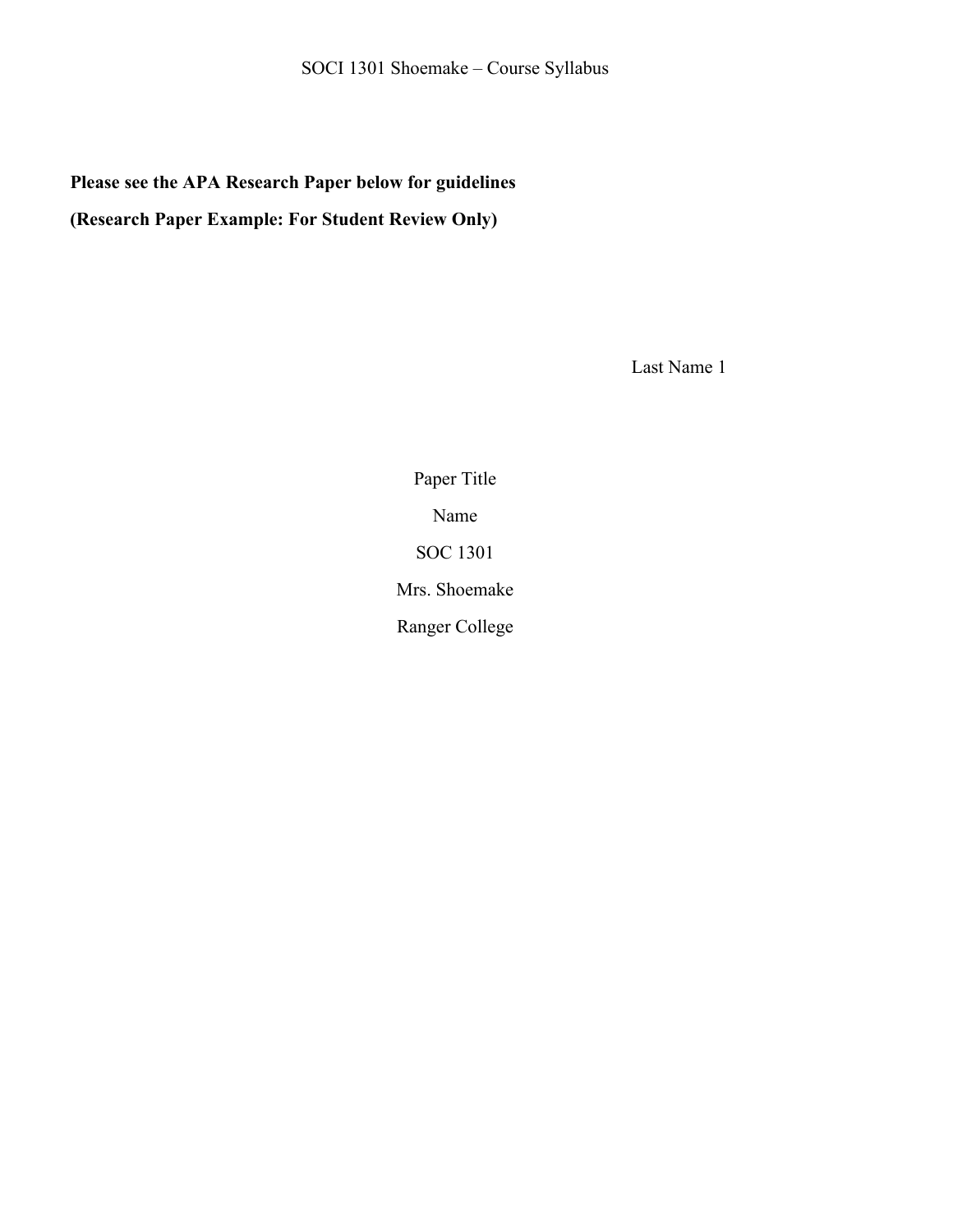Last Name 2

#### *Literature Review*

In evaluating cases of financial stress, it is important to distinguish the meaning of stress. Hines & Morrison (2005) define stress as "The experience individuals have when the demands of the situation exceed their ability to deal with it" (Hines & Morrison, 2005). Within the family, stressors can include a number of factors including children, conflict, and for the purpose of this study, financial burdens. Stress theory contributes each of the above factors to multiple situations within the family, including intimate partner violence. While stress within the family is a strong predictor of violence, but stress does not necessarily lead to violence (Hines, 2005). Stress Theory contributes ability in overcoming such stressors to social support. In instances in which an individual lacks social support and resources, the negative impacts of financial stresses is compounded (Hines, 2005).

Previous research has examined the instances of intimate partner violence resulting from specific economic stressors. It has long been thought that employment can play a huge role in influencing violence within the home, as career choice and stress from daily responsibilities can negatively reinforce one another. Fox, Benson, DeMaris, & Wyk (1990) examined the household economic factors contributing to the patterns of intimate partner violence in their study titled *Economic Distress and Intimate Violence: Testing Family Stress and Resource Theories*. Fox & contributors closely examined the effect of job strain on intimate relationships, focusing on environmental factors that can produce added stress into the home, therefore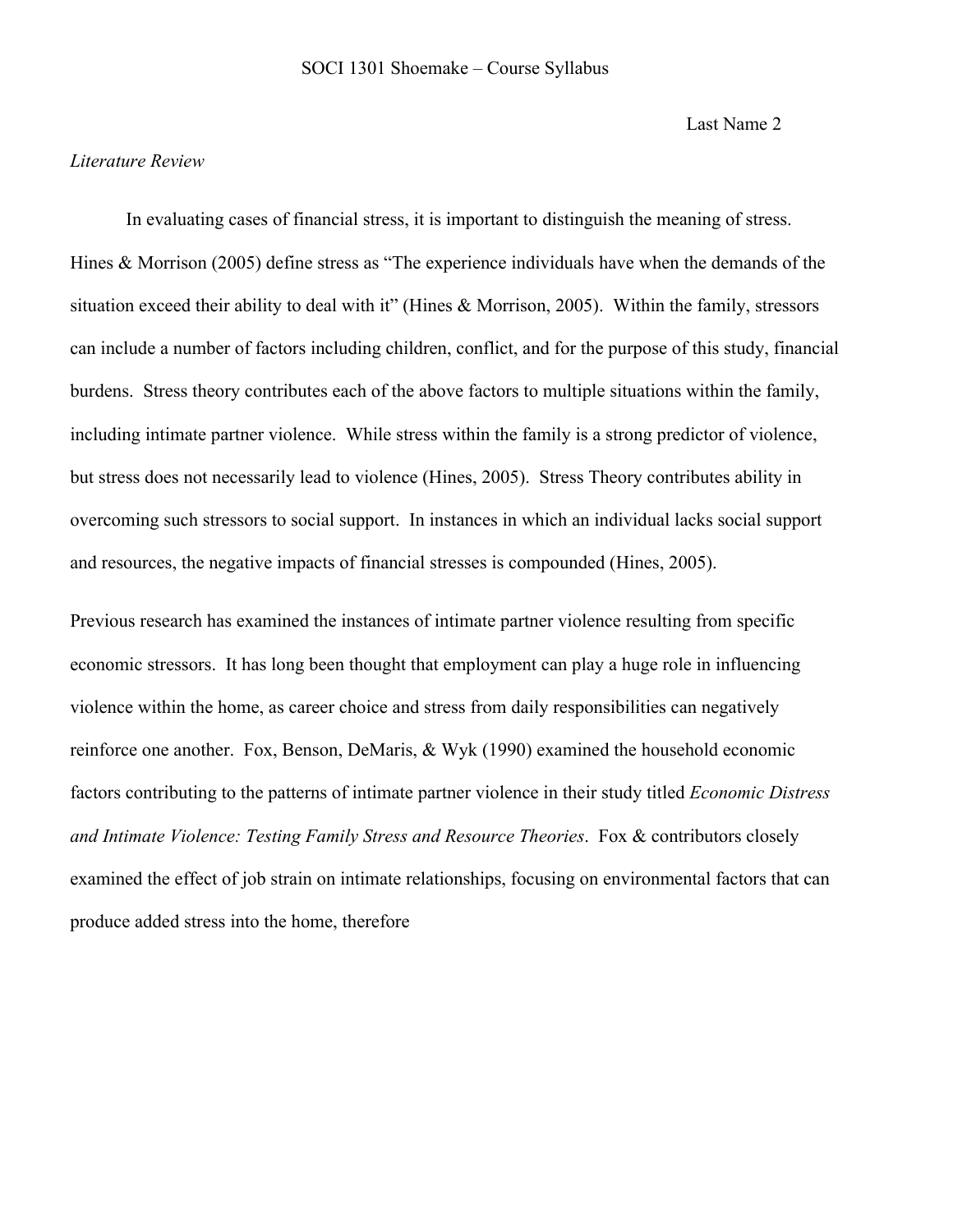Last Name 3

resulting in dangerous, violent situations, specifically violence against women in these instances. The researchers hypothesized that two factors would contribute to greater amounts of family

violence: 1) job loss and 2) type of work environment and physical duties required of that job. After examining 13,007 respondents through intensive, longitudinal interviews, the study concluded that both factors contributed to intimate partner violence; however, job strain, such as the type of work, duties, and environment contributed to intimate partner violence on a much larger scale.

> Unemployment of the male partner has been commonly found to be correlated with domestic violence, as might be predicted from both family stress and comparative resource theories...Beyond the fact of employment, it is also the case that the characteristics of the work one does matters. As hypothesized, among those who work, whether male or female, it is clear that the nature of the job, its effects on the worker, and the sense that working is a necessity all contribute to the risk of violence in the home (Fox, 2002).

These jobs can affect individuals in different ways, and this study supports the evidence that these types of jobs involve manual labor, minimal wages/incomes, and minimal benefits. Each job leads its worker to come home needing different resources. A construction worker feels drained of energy at the end of the day, and might be more likely to violently act out.

> Although it is a truism, it bears repeating that not all jobs are equal, not only in earning power and job content, but also more broadly in terms of their impact of one's sense of satisfaction and well-being and the nature of the carry-over stress from workplace to home (Fox, 2002).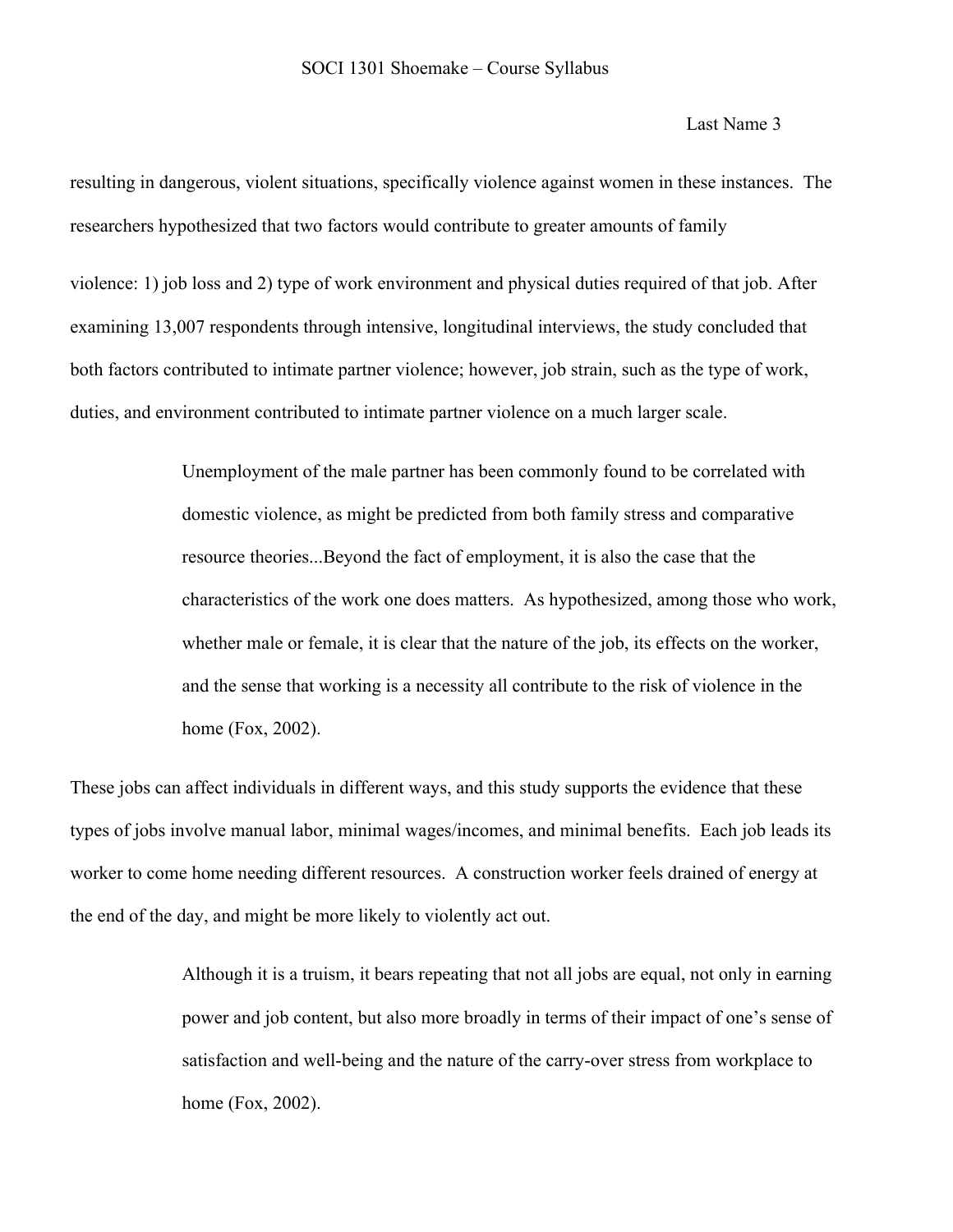Last Name, 4

While negative work situations can contribute to intimate partner violence, Smithey & Straus (2004) claim, in providing prevention mechanisms, that violence exists in this form largely because of economic, legal, and political inequalities between men and women (Smithey, 2004). The idea that men and women are un-equally designated to the responsibilities inside a household can prohibit women's growth and economic independence from men. Added stressors that are given to women such as family maintenance, daily routine, and housework all contribute the idea that women are somehow inferior to men. These roles date back to societies that have historically produced maledominated family setups in which women's sole purpose is to prepare for and raise her family. Religion, historical beliefs, and violent family patterns can contribute to emotional and physical abuse. "Patriarchal families are simply a reflection of male-dominated societies where physical abuse is and oppression are justified on religious grounds as the duties of husbands" (Hart, 1992).

Today's male dominated society affects women's quality of life, prohibiting them from equal advancement in the workplace and home. "Equality between partners in intimate relationships requires equality between men and women in all spheres of society because non-family economic and symbolic resources provide a basis for exerting power in the family" (Smithey, 2004). In keeping women subordinate to men in the home and workplace, they remain economically fragile and unable to stand alone. In many instance of domestic abuse, the partner who is financially dependent is more likely to suffer from physical and emotional abuse. In primary prevention, Smithey claims, altering the unsafe environment and victim education are the keys to preventing further abuse (Smithey, 2004).